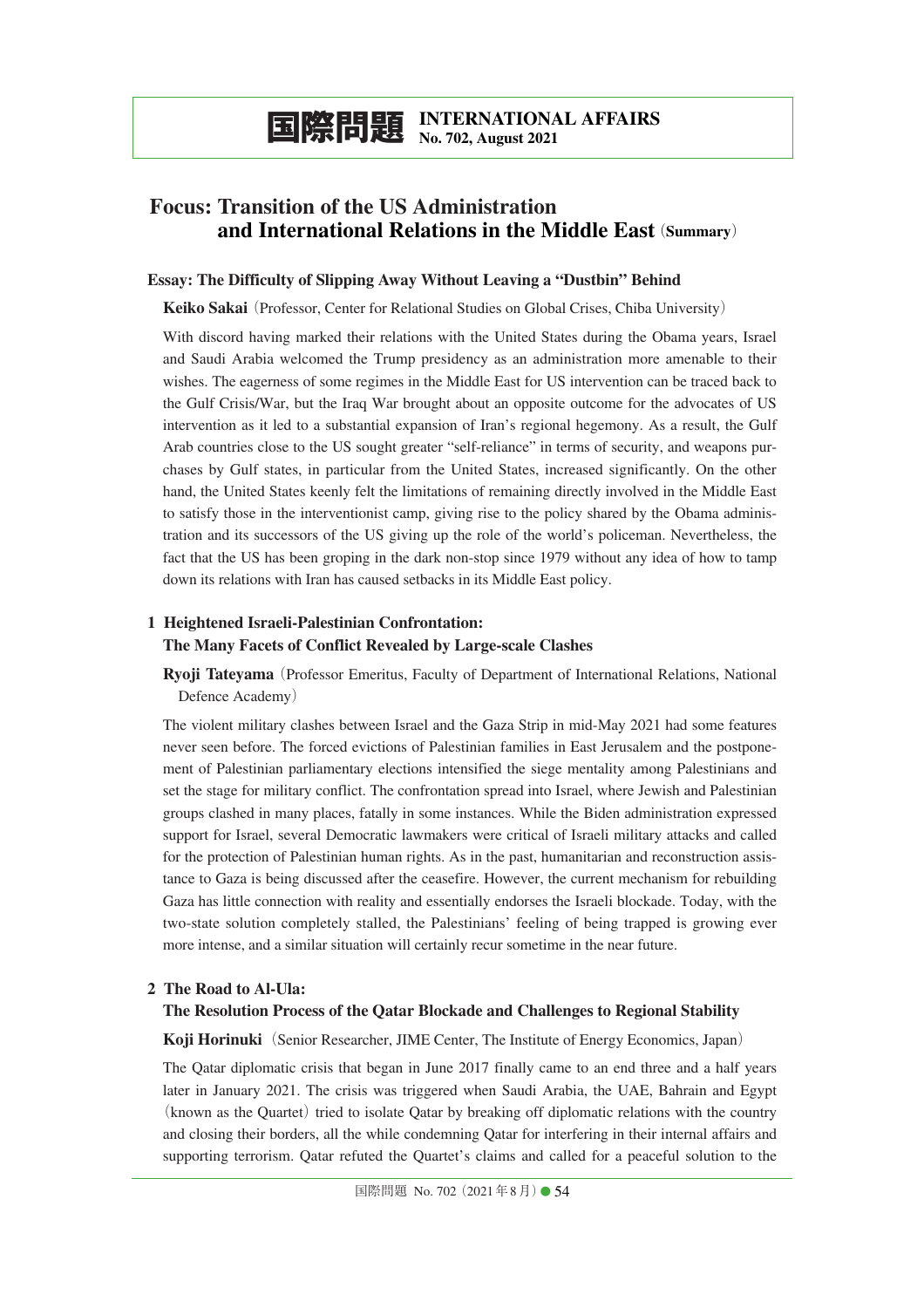problem through dialogue mediated by Kuwait and the United States. Despite the support of intermediary countries, diplomatic relations with Qatar remained severed for a long time, making it extremely difficult to bring the crisis to an end. However, after the death of Kuwait's Emir Sheikh Sabah, who had been leading the mediation efforts, and the defeat of President Donald Trump in the presidential election, the negotiations progressed rapidly. At the 41st GCC summit, the participating countries adopted the "Al-Ula Declaration" aiming towards regional unification and stability, and brought the severance of their diplomatic relations to an end. Nevertheless, there is still some friction among neighboring countries over Qatar that has the potential to spill over into a regional conflict again, so the GCC needs to put in place an effective dispute settlement mechanism.

## **3 Transitions in Turkish Foreign Policy and the Current Situation of Turkish-American Relations**

#### **Kohei Imai** (Research Fellow, Institute of Development Economies, JETRO)

Turkish foreign policy from the 2010s to 2021, particularly toward the Middle East, can be broadly divided into a period of zero-problem diplomacy led by Ahmet Davutoğlu, a period of Erdoğan-led diplomacy, and a period of seeking cooperation with Israel, Egypt, and Saudi Arabia to break Turkey's isolation within the region. This paper examines the details of Erdoğan's diplomatic initiatives and his quest for cooperation in 2021. The switch in Turkish diplomacy from a zero-problem foreign policy to an Erdoğan-led foreign policy can be mainly attributed to the Syrian civil war, while the changeover from the more isolated foreign policy resulting from Erdoğan-led diplomacy to cooperation with regional powers in the Middle East in 2021 was prompted primarily by the inauguration of the Biden administration in the United States. This paper explains the latter shift, with a particular focus on Turkey-US relations, using the concepts of "soft balancing" and "hedging".

## **4 Iran and the Biden Administration in the Post-Rouhani Era: The Future of Iran Sanctions and the Iran Nuclear Deal**

Yasuyuki Matsunaga (Professor, Institute of Global Studies, Tokyo University of Foreign Studies)

Since the inauguration of the Biden administration in early 2021, European-Union-mediated indirect negotiations between the signatories of the Joint Comprehensive Plan of Action (JCPOA), including Iran, and the United States have been held in Vienna, over the return of the United States to the JPCOA and the accompanying lifting of the Iran-related sanctions. Both the United States and Iran have expressed their intention to return to their respective obligations under the 2015 agreement. However, negotiations have bogged down over the sanctions imposed by the Trump administration against Iran's development of ballistic missiles, as well as over the advanced centrifuges introduced by Iran. This is due, in part, to the fact that the Biden administration, much the same way as the Trump administration did, seeks to expand the scope of a deal with Iran. In Iran, the Rouhani administration is finishing its two four-year terms, and a hardline conservative government is expected to be inaugurated as its successor. Taken together, these two factors make it unlikely that the United States and Iran will reach an agreement anytime soon on some broad lifting of Iran sanctions and the return by each to its obligations under the original nuclear agreement..